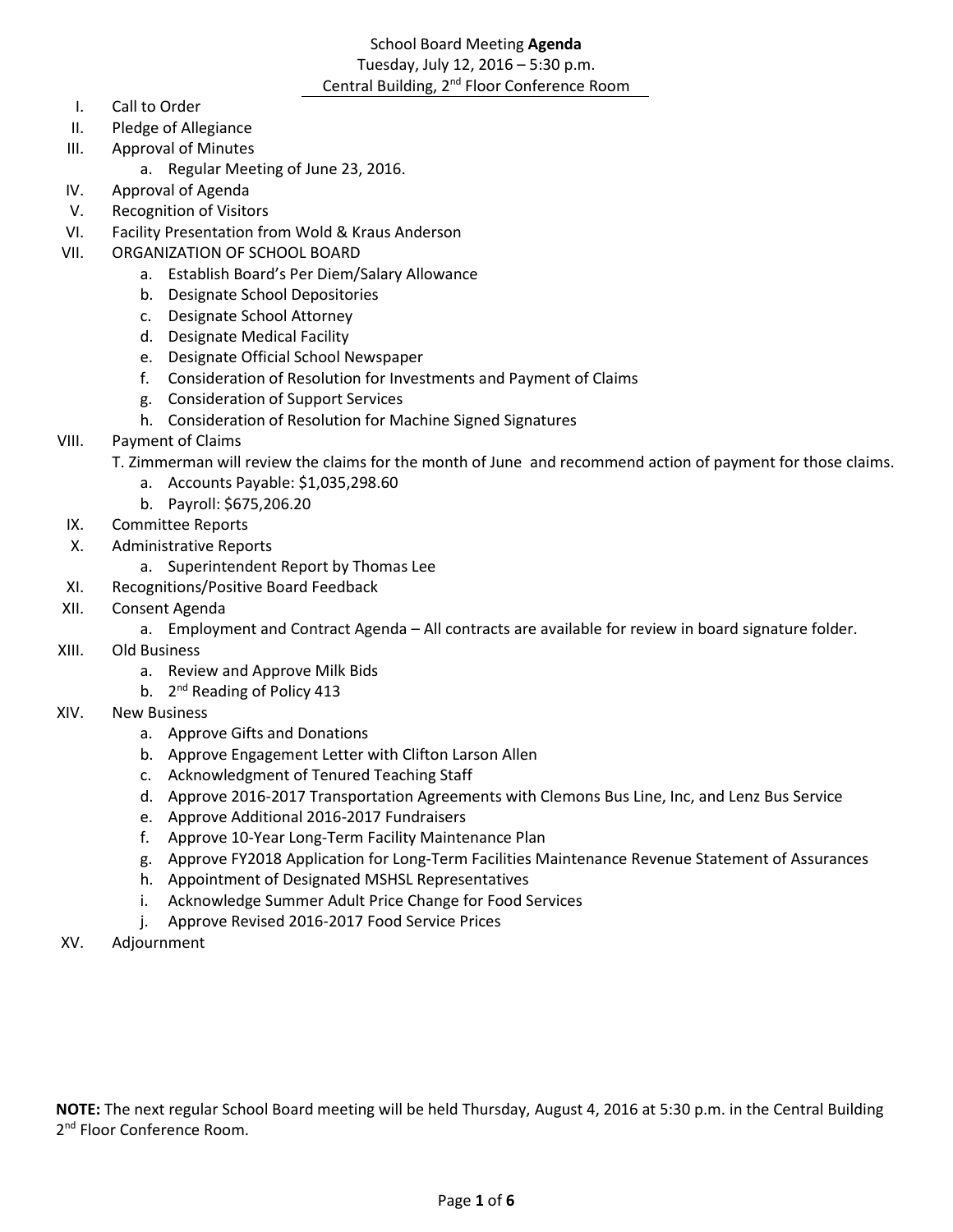# **1. Establish Board's Per Diem/Salary Allowance**

The rate in 2015-2016 was \$100.00 per meeting for Directors; \$125.00 per meeting for the Vice Chair, Treasurer, and Clerk; \$150.00 per meeting for the Chairman; and \$50.00 per committee meeting. School board members were also given a Family Activity Pass.

### **2. Designate School Depositories**

Presently the arrangement is: First National Bank---------------------Payroll Round Bank-----------------------------All disbursements except payroll First National Bank, Round Bank, United Prairie Bank, Wells Fargo Bank and MSD Liquid Assets Fund----------------- ----All may bid on investments Wells Fargo Bank Mankato-----------South Central Health Service Cooperative Insurance Account

The administration is recommending that the board designate the First National Bank, Round Bank, United Prairie Bank, Wells Fargo Bank, MSD Liquid Assets Fund, and Wells Fargo Bank Mankato as official depositories for the fiscal year 2016-2017.

#### **3. Designate School Attorney**

Recommendation: Move to designate Mr. William Hoversten as School Attorney for the school year 2016-2017.

## **4. Designate Medical Facility**

Recommendation: Move to designate Waseca Mayo Clinic as School Medical Facility for the 2016-2017 School Year.

#### **5. Designate Official School Newspaper**

Recommendation: Move to designate the Waseca County News as the official newspaper for the school year 2016-2017.

#### **6. Consideration for Resolution for Investments and Payment of Claims**

The administration is recommending the adoption of the following resolution:

"Ms. Elizabeth Beery, Director of Business Services, will be authorized to make payment prior to board approval of claims that cannot be deferred until the next board meeting without loss to the district of discount privileges and, furthermore, Ms. Beery is authorized to initiate and transact electronic fund transfers for the purpose of investment of excess monies and for payment of bond principal and interest. Said authority is delegated pursuant to Minnesota Statutes 1979, Section 471.38, Subd. 3, and Minnesota Statutes 1979, Section 123.35, Subd. 15."

#### **7. Consideration of Support Services**

A motion is needed to approve the following enabling acts for the guidance of the superintendent:

- a) To maintain petty cash funds.
- b) To certify payment for membership in educational organizations such as the School Board Association and other state and national organizations whose functions support the educational program.
- c) To certify reimbursement for expenses of school board members and the superintendent and other school personnel to such state and national meetings as it may deem advisable to attend.
- d) To employ non-certified personnel and certify wages and salaries for payment in accordance with schedules adopted by the board.
- e) To certify to the officers for their signatures such items as:
	- 1) Payment of all items covered by the School Board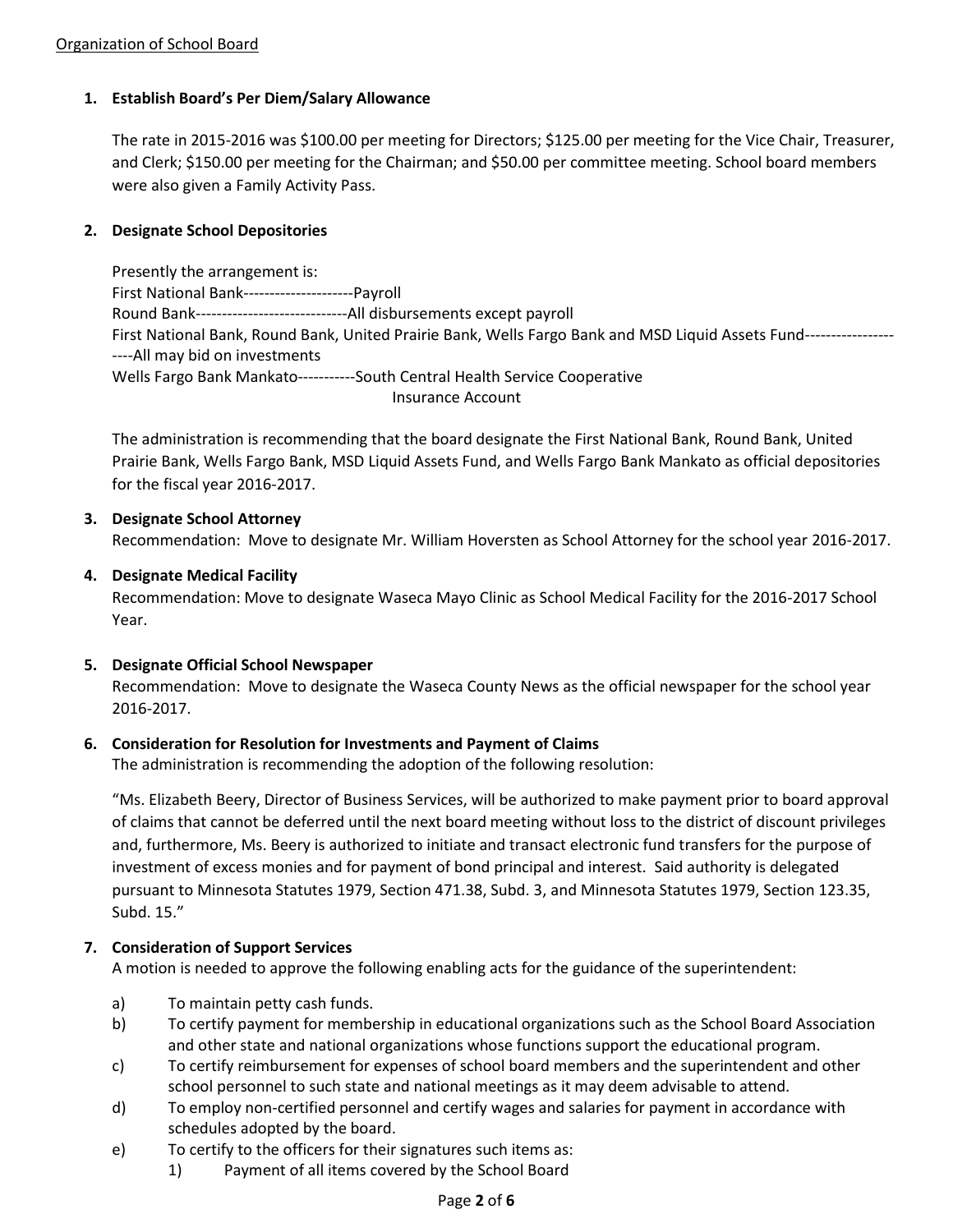- 2) Payment of emergency bills in which it appears that financial loss or hardship will follow if there is a delay in payment.
- 3) Payment of bills carrying penalties or discount. Such items will be certificated and read into the minutes of the following meeting of the Board.
- f) To make short term investments of surplus current funds in legally approved securities.

# **8. Consideration of Resolution for Machine Signed Signatures**

The board needs to yearly adopt the "Resolution for Machine Signed Signatures".

# RESOLUTION FOR MACHINE SIGNED SIGNATURES

I, KATERINE YOUNGBERG, Clerk of the School Board of Independent School District No. 829, do hereby certify that at a regular meeting of the School Board of the Independent School District duly and regularly called, and held at the Central Building Conference Room in Waseca, Minnesota on the 12th day of July, 2016, there being a quorum of said Board present, the following was unanimously passed as appears from the records of said school district and is now in full force and effect:

RESOLVE, that the First National Bank and the Round Bank of Waseca as designated of this corporation be and it is hereby requested, authorized and directed to honor checks, drafts or other orders for the payment of money drawn in this school district's name, including those drawn to the individual order of any person or persons whose name or names appear thereon as signer or signers thereof, when bearing or purporting to bear the facsimile signature(s) of any 3 of the following:

Chairman

\_\_\_\_\_\_\_\_\_\_\_\_\_\_\_\_\_\_\_\_\_\_\_\_\_\_\_\_\_\_

\_\_\_\_\_\_\_\_\_\_\_\_\_\_\_\_\_\_\_\_\_\_\_\_\_\_\_\_\_\_\_

\_\_\_\_\_\_\_\_\_\_\_\_\_\_\_\_\_\_\_\_\_\_\_\_\_\_\_\_\_\_\_

Clerk

Treasurer

The Round Bank and First National Bank shall be entitled to honor and to charge this school district for such checks, drafts or other orders, regardless of by whom or by what means the facsimile signature or signatures thereon may have been affixed thereto, if such facsimile signature or signatures resemble the facsimile specimens duly certified to or filed with the First National Bank and the Round Bank of Waseca by the Clerk or other officer of this school district.

BE IT FURTHER RESOLVED, that any and all resolutions heretofore adopted by the School Board of this school district and certified to the Round Bank and First National Bank as governing the duration of this school district's account(s) with it, be and hereby continue in full force and effect, except as the same may be supplemented or modified by the foregoing part of this resolution.

IN WITNESS WHEREOF, I have hereunto subscribed my name as Clerk of said school district this 12th day of July, 2016.

\_\_\_\_\_\_\_\_\_\_\_\_\_\_\_\_\_\_\_\_\_\_\_\_\_\_\_\_\_\_\_

Katherine Youngberg, School Board Clerk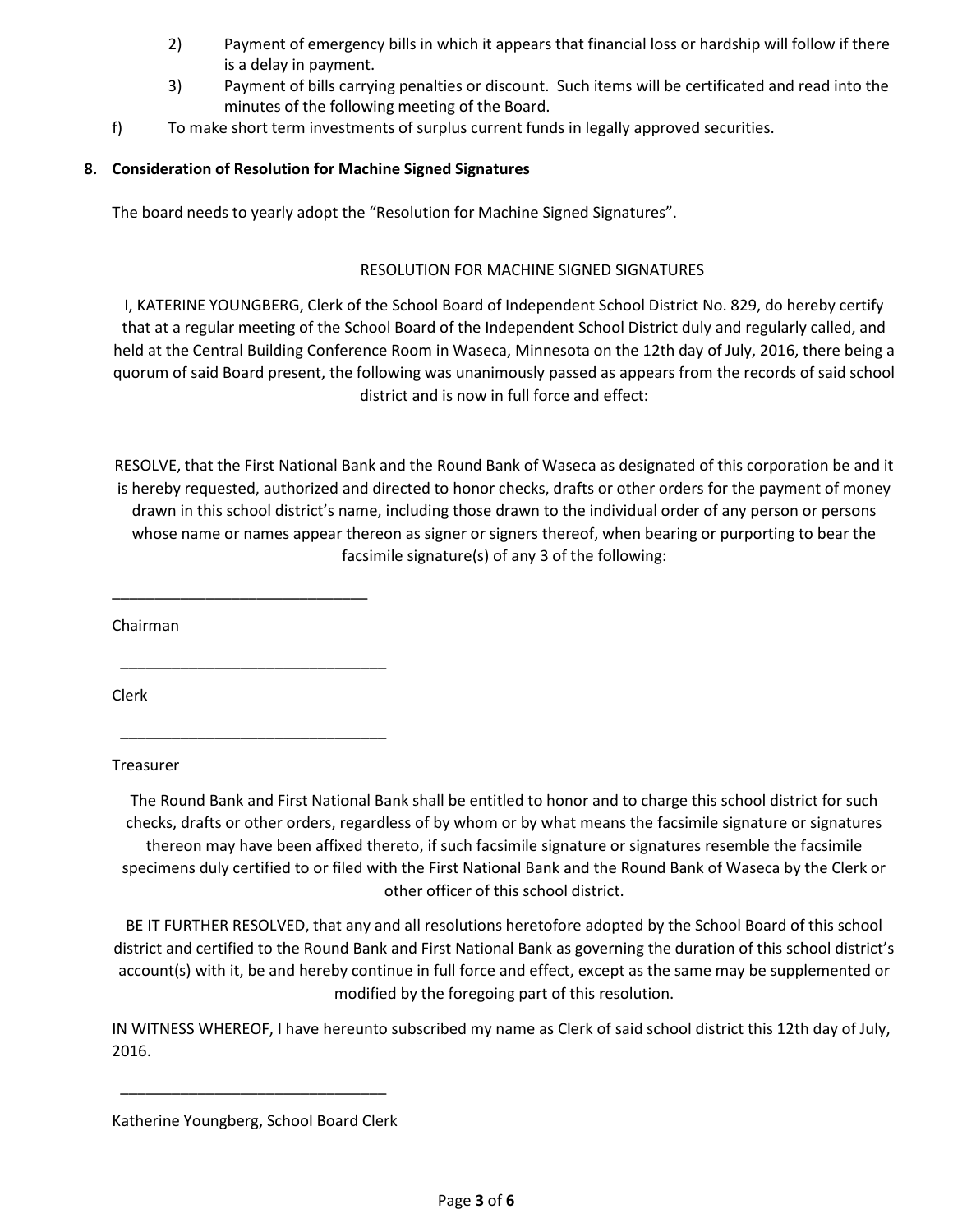- **a. Employment and Contract Agenda**
	- 1. Leave Requests: Jeremy Burkett;
	- 2. Contract Approvals:
		- a. Certified: Susan Topp, AVID District Director;
		- b. Non-Certified: Jessica Androli, Hartley Clerical/Health Tech; Therese Helms, MA Consultant Medford, Third Party Billing; Elizabeth Patterson, JHHS Attendance & Testing Coordinator; Mitchell Rhodes, Technology Consultant;
		- c. Summer School: Emily Anderson, Hartley Targeted Services; Courtney Dahl, Special Education Paraprofessional (x2); Angela Hammer, Special Education Paraprofessional; Rita Johnson, Hartley Targeted Services; Mary Knoll, KA Special Education Bus Rider; Heidi McCabe, Book Share Training, Summer Speech 0-3 Assessments, Speech Homebase Teacher; Lyndee Nohner, DCD Teacher; Hannah Sheehy, Autism/DCD Teacher; Robin Terrell, Hartley Targeted Services; Molly Tuttrup, Hartley Targeted Services; Fae Whissemore, Special Education Kids Academy (x2);
		- d. Other: Agreement with Minnesota State University to select classroom teachers to serve as Teachers on Special Assignment;

## Old Business

## **a. Review and Approve Milk Bids**

Bids will be received on Tuesday, July 12 at 1:00 p.m. We will recommend the reward of the bid during the official School Board Meeting.

# **b. 2 nd Reading of Policy 413**

This policy was revised and its  $1<sup>st</sup>$  reading was approved at the April 21, 2016 School Board Meeting and is due for its  $2<sup>nd</sup>$  reading. We recommend approval.

#### New Business

#### **a. Approve Gifts and Donations**

We would recommend that you approve the following Gifts and Donations:

- o Donation of \$50.00 to WIS Student Council from Leukemia & Lymphoma Society;
- $\circ$  Donation of \$584.00 to WIS for Fort Snelling Transportation from Minnesota Historical Society;
- o Donation of \$25.00 from Bill & Patti Hoversten in memory of Manny Beckmann;

Total Value of Gifts and Donations: \$659.00.

#### **b. Approve Engagement Letter with CliftonLarsonAllen**

Attached is the proposed agreement with CliftonLarsonAllen for 2015-2016 auditing services. We recommend approval.

#### **c. Acknowledgment of Tenured Teaching Staff**

The following teachers have obtained their tenure: William Kuschell, Ria O'Brien, Sheryl Stoda, Laura Dewees, Christine Meeks, Erica Schernbeck, Daniel Sharpsteen, Melissa Cox, Mary Opsahl, Brooke McGuire, Sandy Schumacher, and Meghan Selvik.

#### **d. Approve 2016-2017 Transportation Agreements with Clemons Bus Line, Inc, and Lenz Bus Service**

Attached are the proposed agreements. We recommend approval.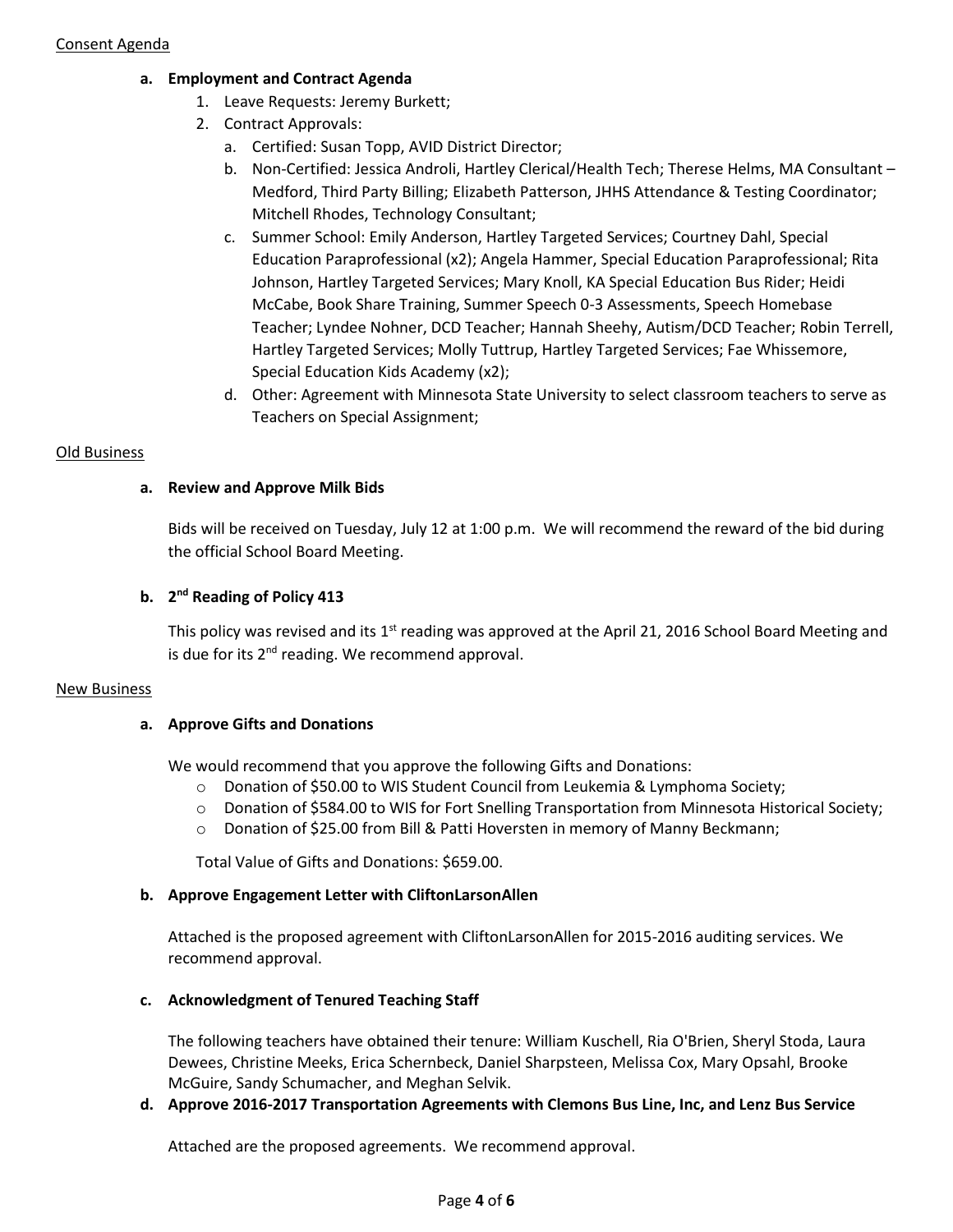#### **e. Approve Additional 2016-2017 Fundraisers**

Attached is the updated list of proposed 2016-2017 fundraisers. We recommend approval.

### **f. Approve 10-Year Long-Term Facility Maintenance Plan**

Attached is the District's proposed plan per MDE requirements. This is an annual requirement. This information is needed to prepare our Pay 2017 Levy, which will be brought to the School Board in September, with final approval in December. We recommend approval.

#### **g. Approve FY2018 Application for Long-Term Facilities Maintenance Revenue Statement of Assurances**

MN School Districts applying for long-term facilities maintenance revenue under M.S. 123B.595 must annually complete the Application for Long-term Facilities Maintenance Revenue-Statement of Assurances and submit to the MDE by July 31, 2016. We recommend approval.

#### **h. Appointment of Designated MSHSL Representatives**

At the beginning of the League's fiscal year, the governing board of each member school shall designate two representatives who are authorized to vote for the member school at all meetings where member schools are called upon to vote; and four individuals to represent our school district in the following areas: (1) boys sports, (2) girls sports, (3) speech, and (4) music.

The administration is recommending that the following individuals be appointed to represent our district for the 2016-2017 school year:

| School Board Representative---------------------             |
|--------------------------------------------------------------|
| School Representative--------------------------------Tom Lee |
|                                                              |
|                                                              |
|                                                              |
|                                                              |

#### **i. Acknowledge Summer Adult Price Change for Food Services**

The summer food service program was audited on Tuesday, July 5 by the Minnesota Department of Education per their scheduled review cycle. We currently charge \$3.75 for an adult meal. We are out of compliance as the minimum amount per federal guidelines needs to be \$3.80. The district will be charging \$4.00 per adult meal effective July 7, 2016.

#### **j. Approve Revised 2016-2017 Food Service Prices**

The summer food service program was audited on Tuesday, July 5 by the Minnesota Department of Education per their scheduled review cycle. We are planning on charging \$2.60 for student meals for 2016-2017. We will be out of compliance as the minimum amount per federal guidelines needs to be \$2.70. If a district is not at this amount, they need to increase their prices a minimum of \$0.10 per year until the minimum threshold is met. We had originally proposed a \$0.05 increase and now need to propose a \$0.10 increase to total \$2.65 per paid student lunch. We recommend approval.